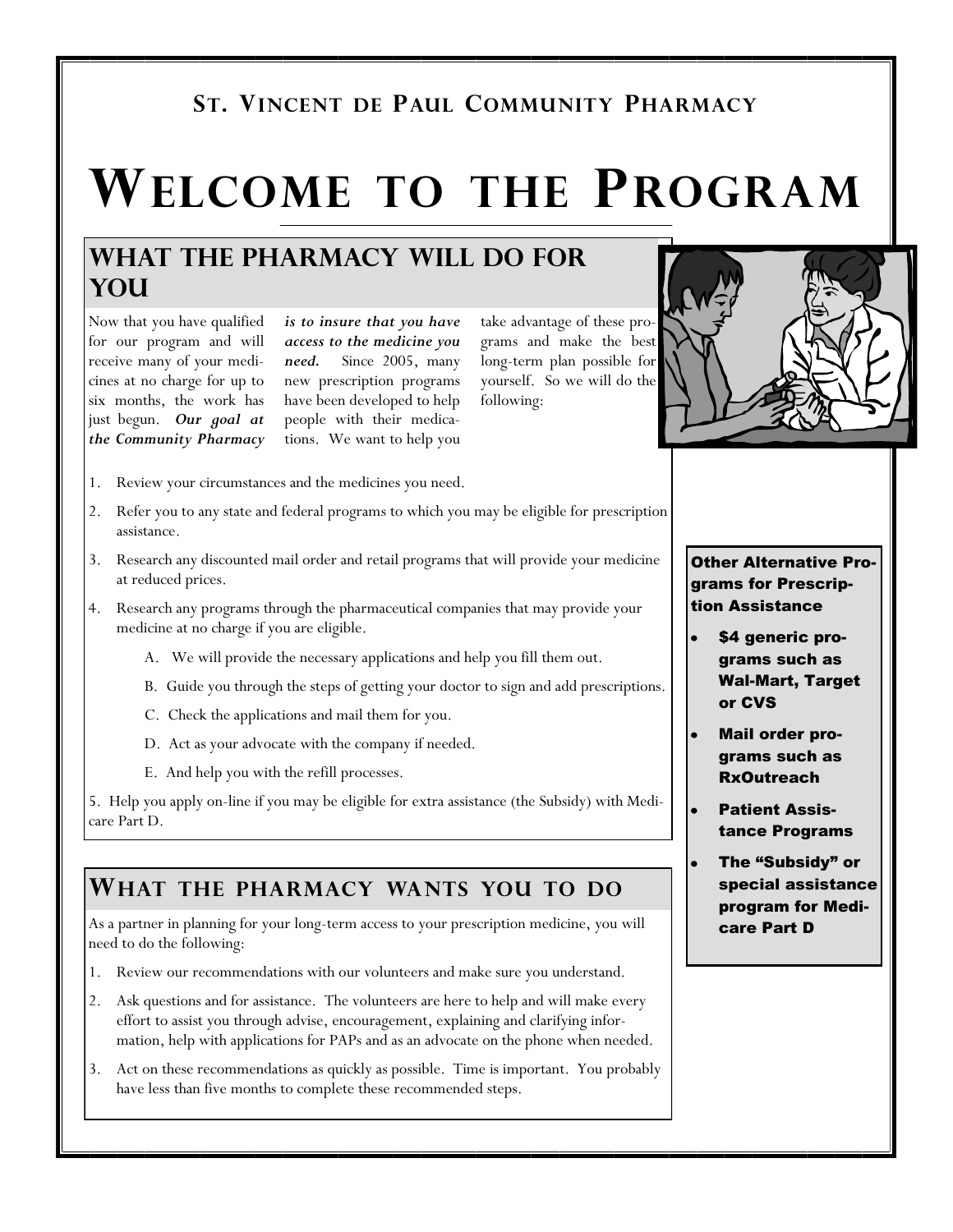If we work together, other resources can be found for many of your medicines. *Our goal, once again is to have the best plan for long-term coverage for your medicines worked out in the six month period of eligibility.*

#### **What happens if:**

- **1. You don't qualify for any other programs?**
- **2. You apply for alternative programs and are turned down?**
- **3. You can get several of your medicines from alternative resources but not all of them?**

At the end of the six months of eligibility, you may re-apply for continued assistance for any medicines not covered by alternative programs or for which you were turned down (*must present the denial letter*). You must also demonstrate continued financial need. We will continue to help with uncovered medicines for up to an additional six months.

#### **What happens if you don't want to apply for these other resources?**

That is up to you. We will gladly continue to assist you with your medicine for your period of eligibility. (An exception is for medicines that are extremely expensive and for which we have a very limited supply such as Zyprexa and Abilify). However, since this is a volunteer organization and we must raise the money to purchase these medicines, you will not be considered for any extension of time after your eligibility expires or future coverage of medicines.

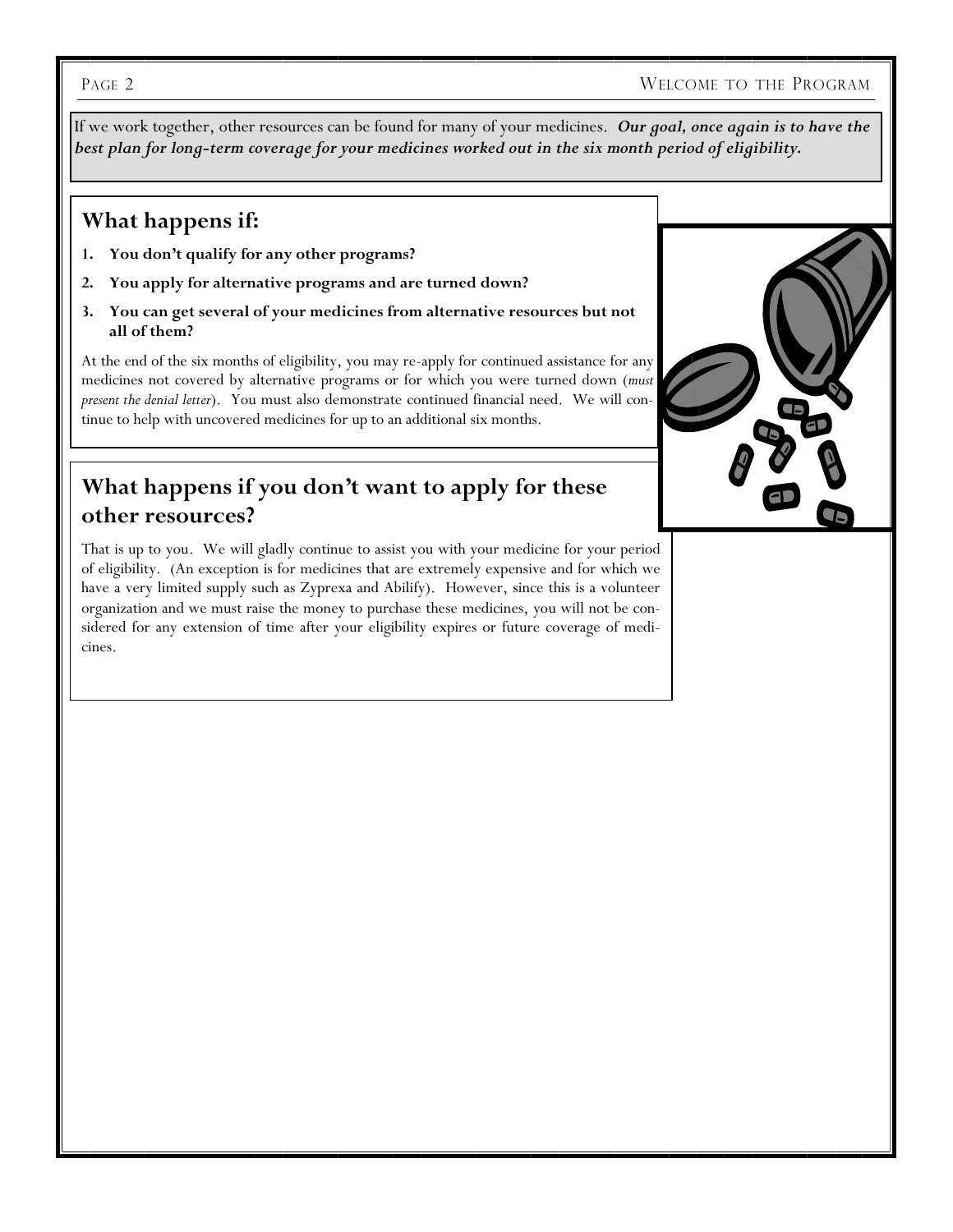# INSIDE STORY HEADLINE

This story can fit 150-200 words.

One benefit of using your newsletter as a promotional tool is that you can reuse content from other marketing materials, such as press releases, market studies, and reports.

While your main goal of distributing a newsletter might be to sell your product or service, the key to a successful newsletter is making it

useful to your readers.

A great way to add useful content to your newsletter is to develop and write your own articles, or include a calendar of upcoming events or a special offer that promotes a new product.

You can also research articles or find "filler" articles by accessing the World Wide Web. You can write about a variety of topics but try to keep your articles short.

Much of the content you put in your newsletter can also be used for your Web site. Microsoft Publisher offers a simple way to convert your newsletter to a Web publication. So, when you're finished writing your newsletter, convert it to a Web site and post it.



Caption describing picture or graphic.

### INSIDE STORY HEADLINE

This story can fit 100-150 words.

The subject matter that appears in newsletters is virtually endless. You can include stories that focus on current technologies or innovations in your field.

You may also want to note business or economic trends, or make predictions for your customers or clients.

If the newsletter is distributed internally, you might comment upon new procedures or improvements to the business. Sales figures or earnings will show how your business is growing.

Some newsletters include a column that is updated every issue, for instance, an advice column, a book review, a letter from the president, or

#### INSIDE STORY HEADLINE

This story can fit 75-125 words.

Selecting pictures or graphics is an important part of adding content to your newsletter.

Think about your article and ask yourself if the picture supports or enhances the message you're trying to convey. Avoid selecting images that appear to be out of context.

Microsoft Publisher includes thousands of clip art images from which you can choose and import into your newsletter. There are also several tools you can use to draw shapes and symbols.

Once you have chosen an image, place it close to the article. Be sure to place the caption of the image near the image.

an editorial. You can also profile new employees or top customers or vendors.

"TO CATCH THE READER'S ATTENTION, PLACE AN INTERESTING SENTENCE OR QUOTE FROM THE STORY HERE."



Caption describing picture or graphic.